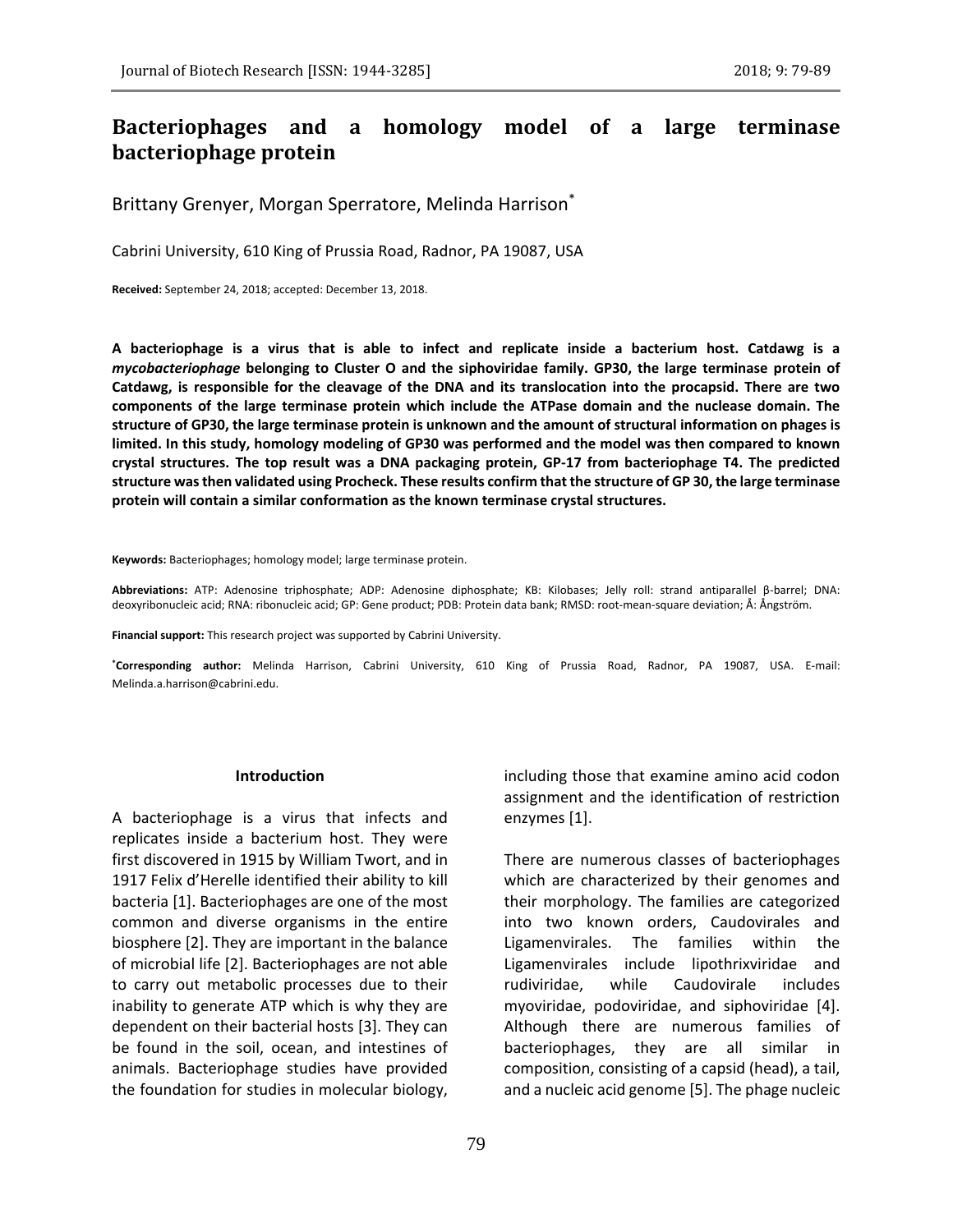

Figure 1. This figure represents the various capsid morphologies of bacteriophages. The first depiction is a bacteriophage with an icosahedral capsid, the second is a helical capsid, and the third is a prolate capsid, which is an elongated icosahedral head. The bacteriophage of interest in this study, Catdawg, belongs to the siphoviridae family, which contain icosahedral capsids.

acid genome is comprised of either DNA or RNA and can be single- or double-stranded in nature.

Structurally, the head and the tail are connected by a collar protein and an adaptor protein. The head is composed of capsid proteins which help to protect the genomic material within from degradation [6]. There are currently nineteen families of phages which are recognized to infect bacteria and archaea. Of the nineteen families, two of them contain RNA genomes and five are enveloped [7]. An envelope is an outer membrane which is derived from the host that surrounds the capsid to further protect the genetic material from degradative proteins [5]. Of the seventeen families which contain DNA genomes, only two are single-stranded. Eight of the families have circular genomes while the others contain linear genomes. Nine of the families infect only bacteria, nine infect only archaea, and only one infects both [7].

The capsid is a protein shell in which the genetic material is contained. Most viruses selfassemble within the cell, packaging the viral genome, viral proteins, and relevant host partners within a protein capsid for export from the cell. The capsid not only protects the genome, but it is also responsible for maintaining the stability of protein-protein interactions which are required for viral assembly [8]. There are five major capsid geometries or symmetries which include: icosahedral, prolate, helical, binary (phages with a head and tail), and pleomorphic (Figure 1). An icosahedral capsid contains twelve pentamers and varying numbers of hexamers both of which are the structural units of a viral capsid. A prolate capsid is an elongated icosahedral along a fivefold axis, and a helical capsid is rod shaped [5]. An icosahedral capsid contains 20 equilateral triangular facets, 12 vertices which correspond to a fivefold symmetry axis. Ten three-fold symmetry axes pass through the 20 facets and 15 two-fold axes pass through the 30 edge-to-edge contacts between each of the facets. One facet of an icosahedral capsid consists of at least three proteins since proteins cannot have intrinsic three-fold symmetry of an equilateral triangle. [8].

Evolutionary speaking, there are a few structural motifs which are favored in the formation of viral capsid proteins [8]. A common protein fold is the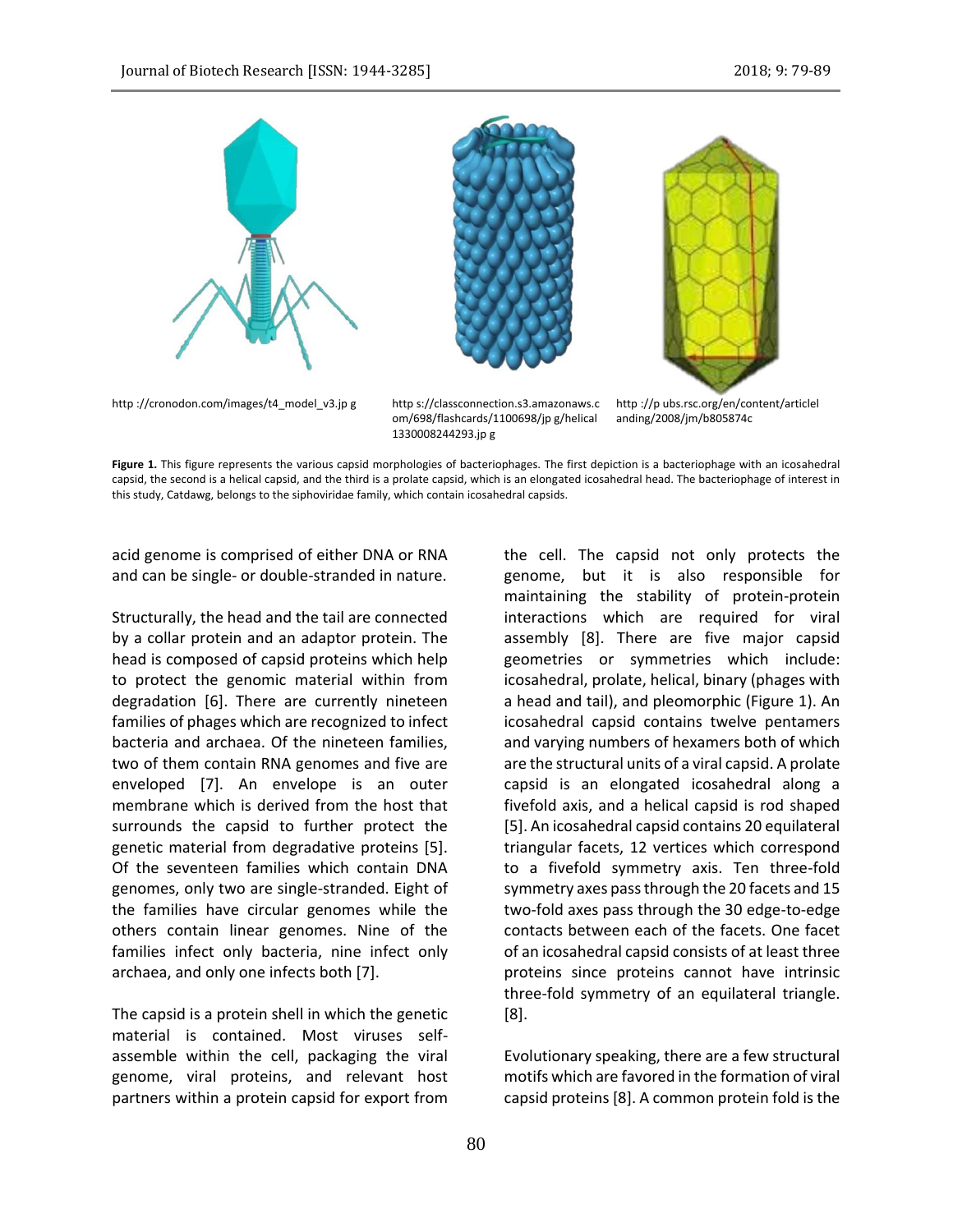

Figure 2. This figure indicates the main structural components of a myovirus phage. The protein of interested is the large terminase protein, which is located within the tail tube terminator (figure from Fokine & Rossmann, 2014).

eight-strand antiparallel β-barrel or "jelly roll". The "jelly roll" is found in numerous viruses including RNA picornaviruses, DNA parvoviruses, plant viruses, DNA polomaviruses, papillomaviruses, and even some DNA bacteriophages. The common folding patterns were first discovered in the bacteriophage HK97 which contains a unique alpha helical fold concatemer [8]. A virus must assemble with high fidelity to form a successful viral unit. The correct capsid geometry and the interaction stability is not only important for the formation of a protein shell for packaging but also for the regulation of assembly. The capsid is responsible for the activation of certain subunits to trigger assembly and packaging of the genetic material [8].

The bacteriophage must assemble a stable and protective protein shell (capsid) which is able to defend itself from a variety of chemical and physical agents which include radiation, pH fluctuations, temperature changes, and proteolytic and nucleolytic enzymes. Some bacteriophages also contain a tail structure

which varies in length and size. The tail is a hollow, helical tube in which the genetic material passes through into the bacteria during infection. Connecting the capsid and the tail are adaptor proteins and collar proteins which include the portal protein, head completion proteins, tail sheath terminator (terminase), and the tail tube terminator indicated in Figure 2. The portal protein and the terminase protein work together to package the DNA into the capsid of the bacteriophage. The portal protein aids the packaging of DNA while the terminase protein cleaves the DNA when the concatemer has reached capacity within the capsid [9]. Concatemers are long connected sequences of phage DNA which are replicated through the rolling circle of replication. *Cos* sequences are located in the beginning and the end of the DNA concatemer sequences. These sequences are the sites in which the DNA is cleaved during the packaging of the DNA into the head [9]. Figure 3 shows how the DNA is packaged into the viral capsid.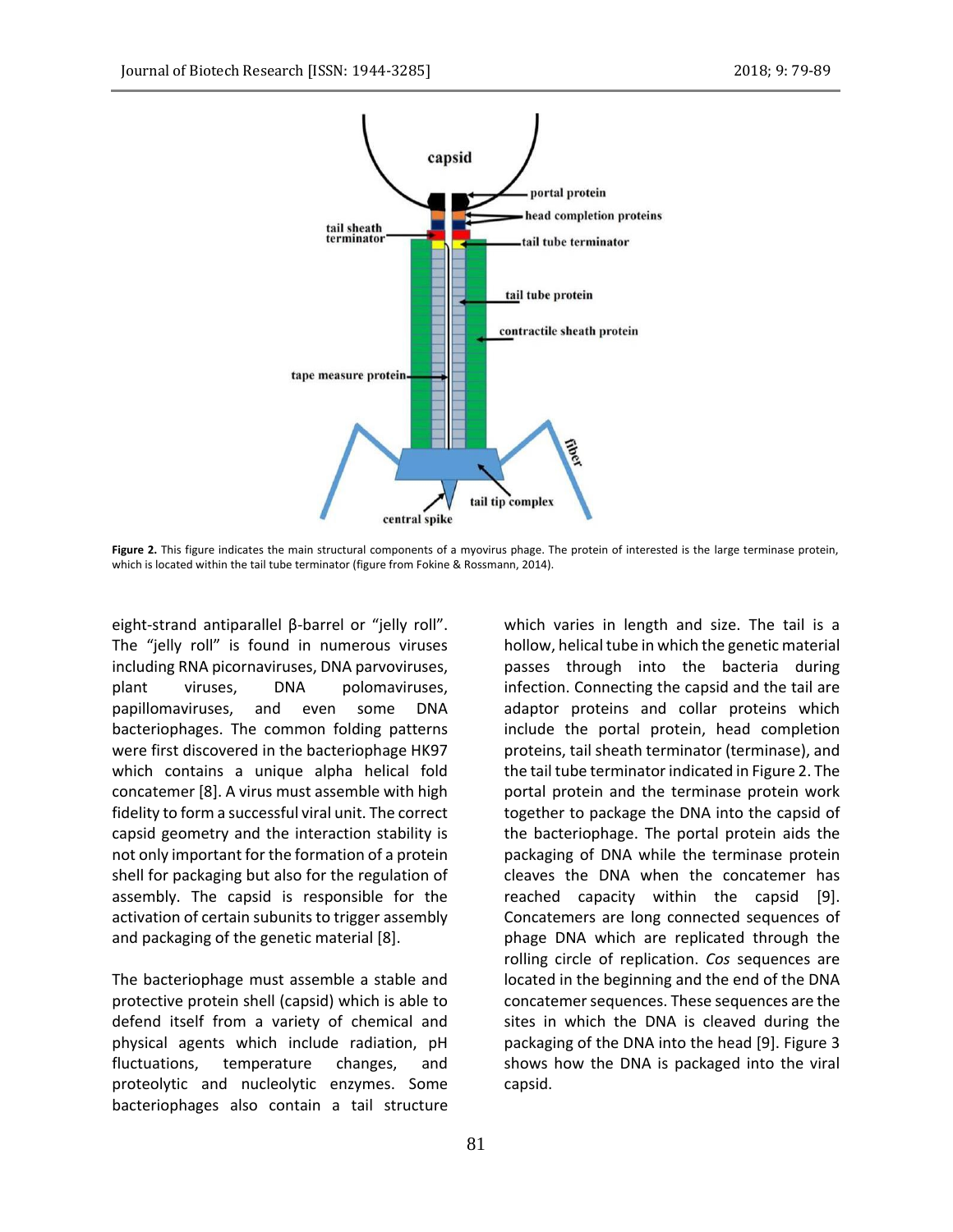

# Schematic diagram of genome packaging in dsDNA viruses

**Figure 3.** This figure represents the depiction of genome packaging of double-stranded DNA viruses. These viruses contain DNA machinery which aid in the translocation of the viral genome into the procapsid. The machinery consists of a portal protein, which provides the entry for DNA and an ATP-driven motor, which is the driving force behind DNA translocation. The motor consists of the large terminase protein which contains two subdomains, ATPase and nuclease. The ATPase subdomain is responsible for the movement of DNA while the nuclease subdomain cleaves the DNA.

#### **Large terminase protein**

The large terminase protein is responsible for the cleavage of the DNA and its translocation into the procapsid. There are two components of the large terminase protein, which include the ATPase domain and the nuclease domain. The small terminase protein is involved in the initiation of packaging and stimulates the ATPase domain of the large terminase protein. The packaging method is initiated with the small terminase protein, which recognizes the DNA and recruits the large terminase protein to make the initial cut. Once the DNA concatemer is cut, both the terminase proteins associate with the cleaved end of the concatemer which then bind to the portal vertex of the procapsid. The DNA packaging into the procapsid is catalyzed by the motor which consists of the large and the small terminase protein. These proteins assemble into a dodecamer of a portal protein to form a complex. The motor then packages the DNA into the empty procapsids with high efficiency and proficiency. The ATPase domain of the large terminase hydrolyzes ATP to power the translocation of the DNA into the procapsid. Once the DNA is packaged into the capsid, the large terminase protein cuts the DNA to separate the packaged DNA from the remaining concatemer [9]. The repeating concatemer typically contains up to 10 copies of the phage genome. The concatemer is produced by the rolling circle of replication and the DNA is circularized by homologous recombination.

Homologous recombination is a genetic process whereby nucleotide sequences are exchanged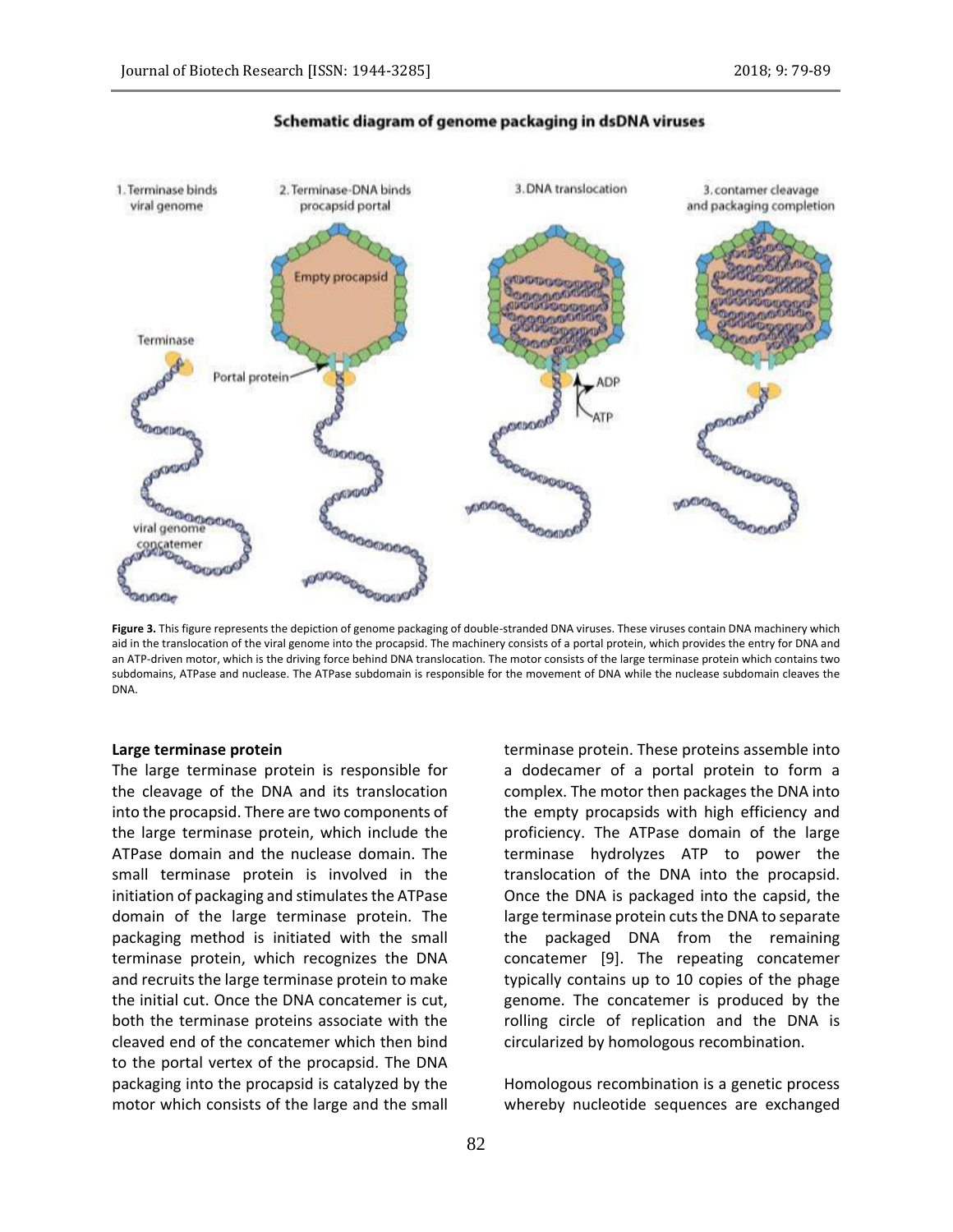

Figure 4. This figure depicts the lytic life cycle of bacteriophage. 1: First step in the lytic life cycle where the bacteriophage adheres to the surface of the bacteria. 2: Second step where the genomic material contained within the capsid is released into the bacterium. 3: Third step where the viral machinery is replicated within the host bacterium. 4: Fourth step where the viral particles are assembled. 5: Fifth step where the newly assembled phages are lysed from the bacteria. Once the phages are lysed from the bacterial host they will adsorb and infect other bacteria. (http://agrilifecdn.tamu.edu/jjgill/files/2013/ 04/phage-life-v iru lent.png)

between two similar or identical molecules of DNA. This process is commonly used to fix double-stranded breaks in a piece of DNA, which brings two ends together and ligates them. The phage DNA is packaged at the *pac* site which is located within gene 3 that encodes the small terminase protein. The nuclease domain of the large terminase protein then breaks the DNA backbone at several points which is then inserted into the procapsid. The small terminase protein recognizes the *pac* site and presents it to the motor which initiates the translocation of the DNA into the procapsid [10]. The amount of DNA packaged into the procapsid is regulated by the headful packaging mechanism. This mechanism predicts the length of the DNA which is encapsulated inside the head by the interior volume of the mature phage particle. This process is critical in the DNA packaging process [10].

#### **Phage life cycle**

There are two phage life cycles, lytic or lysogenic, which are contributors to their role in bacterial and/or archaeal biology [5]. Virulent phages undergo the lytic cycle where the phage infects and kills their bacterial host by lysing the cells and releasing viral DNA (Figure 4). The lysogenic phages, however, do not lyse the cell and are identified by either the integration into the host's genome or the formation of a circular replicon in the cytoplasm [1]. The integration of the viral DNA into the host's genome is referred as a prophage. The integration can be random or specific but is dependent on the genes, which are encoded. The formation of a prophage represses the genes and the proteins which are required for the phage to enter the lytic cycle [5]. However, if the repressor protein becomes inactivated during the cycle then the viral DNA is excised from the prophage. The DNA that was removed from the host's chromosome now acts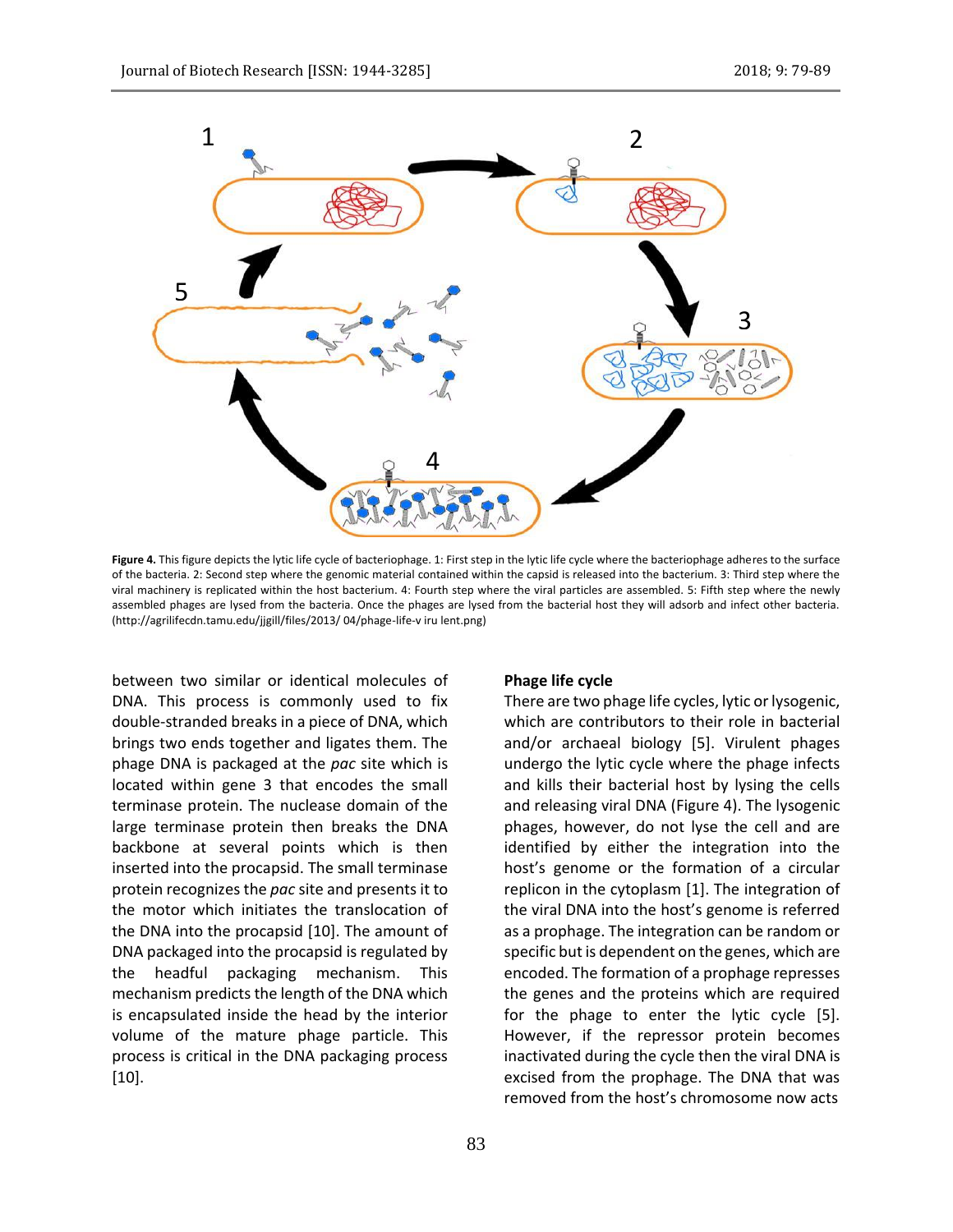

Figure 5. This figure represents the morphological differences between the myovirus and the siphovirus. The myovirus contains an icosahedral head and a contractile tail containing a base plate with numerous long tail fibers. Unlike the myovirus, the siphovirus contains an icosahedral head and a non-contractile tail with short tail fibers. The first depiction (A) is the myovirus using an electron microscope which is followed by a cartoon depiction of the composition of the myovirus. The second depiction (B) is the cartoon of the siphovirus, followed by the picture of the virus under an electron microscope. (https://www.researchgate.net/profile/Catherine\_Rees2/publication/221924849/figure/fig1/ AS:304780430856197@1 449676725410/Fig-1-Co mmon-Morphotypes -of-Mycobacteriophage-Myoviridae-panel-A-typically-have.png)

as a virulent phage and obtains the ability to produce new viral particles, which are released during cell lysis. Phages that are able to switch from the lysogenic cycle to the lytic cycle are referred as temperate [5].

# **Mycobacteriophages**

Mycobacteriophages are bacteriophages which infect the host mycobacteria. These phages are commonly isolated from *Mycobacterium tuberculosis* and *Mycobacterium smegmatis* [11]. Mycobacteriophages are the most studied bacteriophages with approximately 2,413 phages isolated and more than 344 full sequenced genomes identified [12]. All the mycobacteriophages that have been identified to date have contained double stranded DNA genomes. Mycobacteriophages are characterized by either their myoviridae or siphoviridae morphology, which is shown in Figure 5 [4]. Phages with the myoviridae morphology are non-enveloped with doublestranded, linear genomic information, which is between 33-244 kilobases (kb) in length. Unlike

84

the siphoviridae phages, long contractile tails characterize myoviridae [13].

# **Large terminase protein structural studies**

The structure of the large terminase protein is important because the amount of structural information on phages is limited. Currently, there are five known structures for the large terminase protein in phages. There are four crystal structures of the nuclease domain and one of the ATPase domains, which are the two components of the large terminase protein. The known crystal structures of the nuclease domain are in thermophilic phage G20c, Enterobacteria P22 phage, Bacillus subtilis SPP1, and Enterobacteria RB49 phage [14]. The crystal structure of the ATPase domain is of the thermophilic phage P74-26 [14]. The ribbon structures of the known large terminase proteins can be seen in Figures 6, 7, 8, 9, and 10. The crystal structure of the nuclease domain of the thermophilic bacteriophage G20c indicates similarity to the ATPase domain of bacteriophages P74-26 and P23-45. The structure comparison shows that there is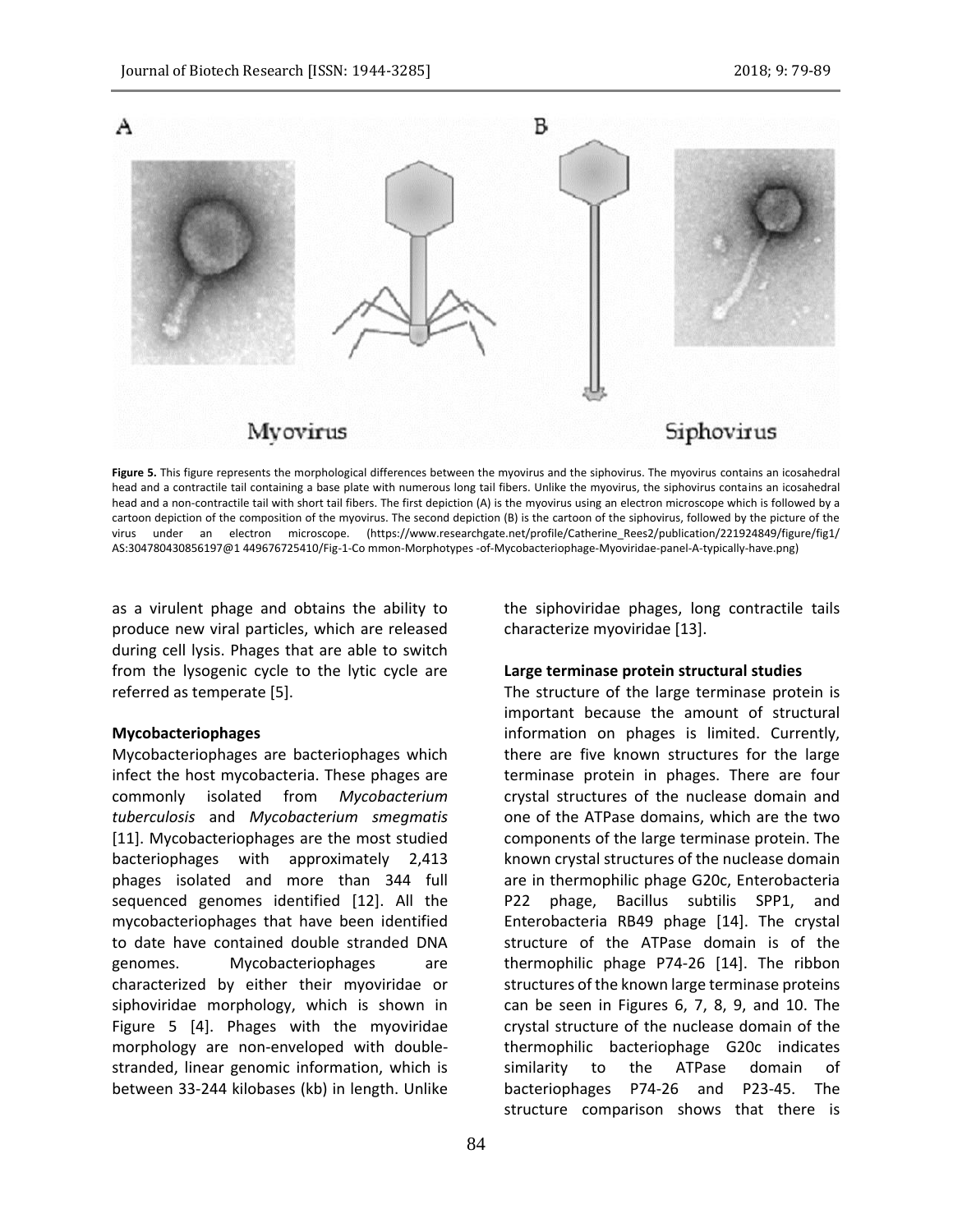plasticity in the Loop L1 which plays a role in the cleavage during DNA packaging. The known crystal structures for the large terminase show similarity to each other despite the low sequence identity between them. The highest sequence similarity is between the G20c (nuclease domain) and GP17 from bacteriophage T4, which has 25% identity covering 176 residues. The lowest sequence similarity is between the nuclease domain of G20c and the nuclease domain of SPP1 with 12.6% covering 143 residues. There are two main differences between the nuclease domains of thermophilic phage G20c and SPP1 which are an addition of a  $β$  strand and a terminal  $β$  hairpin [15].



**Figure 6.** This figure represents the ribbon structure of the large terminase protein, the nuclease domain from thermophilic phage G20c. The expression system for this bacteriophage was *E. coli* (PDB.org)



**Figure 7.** This figure represents the ribbon structure of the large terminase nuclease domain of P22 bacteriophage expressed in *E. coli.* (PDB.org)



**Figure 8.** This figure represents the ribbon structure of the large terminase protein, the nuclease domain of SPP1 bacteriophage expressed in *E. coli* (PDB.org).



**Figure 9.** This figure represents the ribbon structure for the nuclease domain of the large terminase protein in RB49 bacteriophage expressed in *E. coli* (PDB.org).



**Figure 10.** This figure represents the ribbon structure for Thermus phage P74-26 the large terminse protein, the ATPase domain. This protein was expressed in *E. coli.*

The nuclease domain of Enterobacteria RB49 is a mutant of the T4 bacteriophage with 72% sequence identity. The last 10 amino acid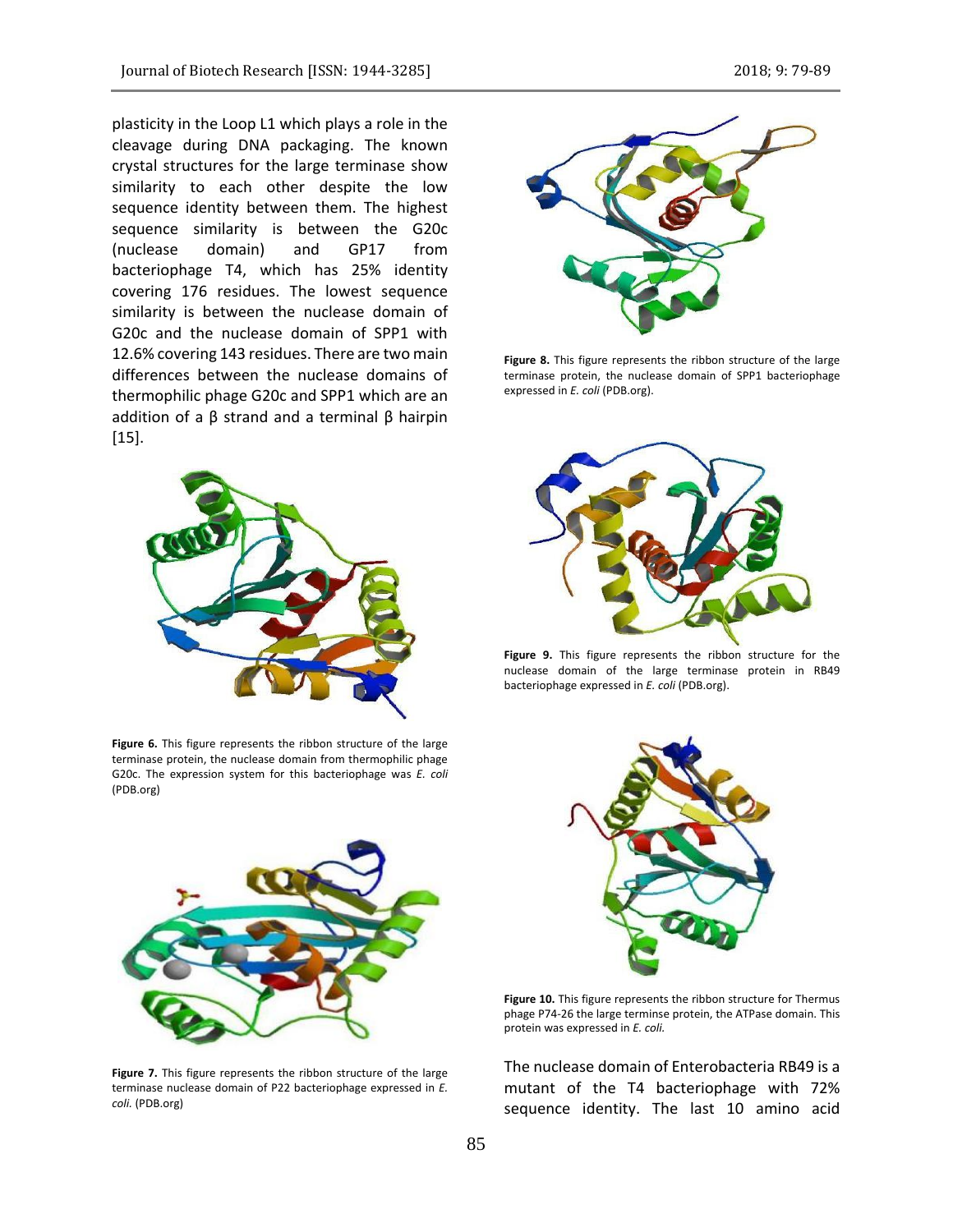residues are disordered, indicating that the sequence identity could increase if the protein was cleaved at the amino acid residue 567. The nuclease domain of RB49 was compared to the RNAse H/resolvase family due to functional similarities, even though there was no sequence identity between them the sequences were able to be superimposed on top of each other indicating structural similarities [16]. The nuclease domain of bacteriophage P22 was also compared to the known crystal structure for GP17 for bacteriophage T4. The nuclease domain of P22 and T4 contain the Walker A motif, which is a domain that utilizes ADP or ATP for nucleotide binding; this motif is characteristic of DNA packaging proteins. As mentioned previously, there are two subdomains of the large terminase protein, the ATPase domain and the nuclease domain. The tertiary structure of the nuclease domains from the known crystal structures of SPP1, T4, RB49, and HHV-5 contain structural similarity again despite their low sequence identities (16%, 14%, 12%, and 12%). The four proteins were superimposed on top of each other indicating the presence of a conserved amino acid residue at Asp324 [17]. Structural analysis indicated that when the nuclease domains of T4 and SPP1 are isolated they maintain a monomeric conformation; however, when they are in active packaging mode, they maintain a pentameric conformation. The analysis showed that there is a conserved central β sheet and a C-terminal β hairpin in the large terminases [18].

As mentioned previously, there is little structural information about bacteriophages; however, they have evolved to be extremely efficient so that very little genetic information is required to assemble a robust and functional protein. Due to this, the morphology of phages has remained relatively conserved throughout their evolution. The small genomes of bacteriophages have made them targets for a variety of clinical applications including the area of antibiotic resistant bacterial infections. The lytic phage named Catdawg, isolated from *Mycobacterium smegmatis mc²155* (*M. smeg*) at Cabrini College



**Figure 11.** Electromicrograph picture was taken of the mycobacteriophage Catdawg. Catdawg has a prolate head and a long non-contractile tail [7].

in 2011 was selected for this study due to its unusual prolate capsid and long flexible tail (Figure 11) [7]. Catdawg is an O cluster siphovirus phage along with phages Dylan, Corndog, Firecracker, Smooch, YungJamal and Zakhe101 [7, 13]. Determining the structural information on Catdawg's large terminase protein could be beneficial in elucidating the capsid formation, DNA packaging, and ultimately, resistance in other *Mycobacterium* species, including *M. tuberculosis*. Within this study, we have generated a homology model of the large terminase protein in phage Catdawg and have validated the model using Procheck.

# **Methods**

#### **Homology model**

The program PHYRE2 was used to generate a predicted homology model of GP30, the large terminase protein [19]. The FASTA sequence of the large terminase protein was obtained from phagesDB.org and uploaded into the program. The program searched the known crystal structures that contained similarity to the uploaded sequence. After the generation of a predicted structure, the PDB 3D model was uploaded to Procheck, a validation program. Procheck is a program used to determine how "good" the predicted model is compared to other models [20].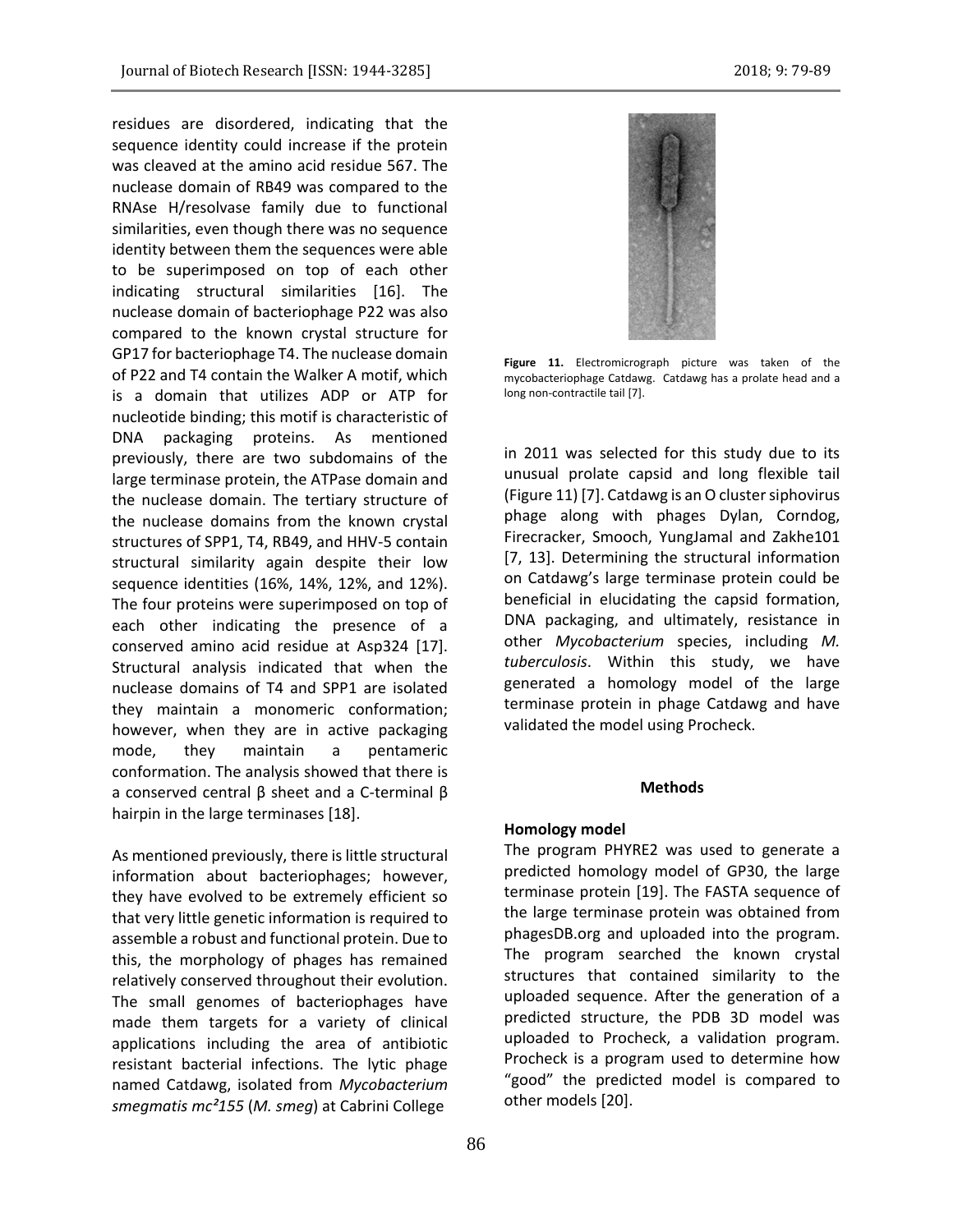

**Figure 12.** This figure represents the predicted 3D structure of GP 30, the large terminase protein from Catdawg. The PDB file was uploaded into PHYRE which generated the predicted structure.

DFHPLNEAGKILIKHPSLAERKDEDGIHWIKSQWDGKWYPEKFSDYLRLHKIVKIPNNSDKPELFQTYKDKNNKRSRYMGL PNLKRANIKTQWTREMVEEWKKCRDDIVYFAETYCAITHIDYGVIKVQLRDYQRDMLKIMSSKRMTVCNLSRQLGKTTVVA IFLAHFVCFNKDKAVGILAHKGSMSAEVLDRTKQAIELLPDFLQPGIVEWNKGSIELDNGSSIGAYASSPDAVRGNSFAMI YIDECAFIPNFHDSWLAIQPVISSGRRSKIIITTTPNGLNHFYDIWTAAVEGKSGFEPYTAIWNSVKERLYNDEDIFDDGW QWSIQTINGSSLAQFRQEHTAAFEGTSGTLISGMKLAVMDFIEVTPDDHGFHQFKKPEPDRKYIATLDCSEGRGQDYHALH IIDVTDDVWEQVGVLHSNTISHLILPDIVMRYLVEYNECPVYIELNSTGVSVAKSLYMDLEYEGVICDSYTDLGMKQTKRT KAVGCSTLKDLIEKDKLIIHHRATIQEFRTFSEKGVSWAAEEGYHDDLVMSLVIFGWLSTQSKFIDY

#### Sequence length: 553 residues.

#### Your sequence search returned the following 132 hits:

| <b>PDB</b><br>code    | <b>Model</b>       |     | %-tage<br>Length identity overlap z-score | a.a. |        | Ligands       | Protein name                                                                                      |
|-----------------------|--------------------|-----|-------------------------------------------|------|--------|---------------|---------------------------------------------------------------------------------------------------|
| 1.3ezk(A)             |                    | 553 | 100.0%                                    | 553  | 4676.7 |               | Bacteriophage t4 gp17 motor assembly based on crystal structures and cryo-em reconstructions      |
| $2.3$ cpe $(A)$       | $X-$<br>ray 2.80A  | 553 | 99.6%                                     | 553  | 4664.3 | PO4.          | Crystal structure of t4 gp17                                                                      |
| 3. $200j(A)$          | $X-$<br>ray 1.80A  | 360 | 99.4%                                     | 351  | 2976.0 | ADP.          | T4 gp17 atpase domain mutant complexed with adp                                                   |
| 4. $200h(A)$          | $X-$<br>ray 1.88Å  | 357 | 99.4%                                     | 348  | 2953.6 | ATP.          | T4 gp17 atpase domain mutant complexed with atp                                                   |
| 5.200k(A)             | $X-$<br>ray 2.50A  | 357 | 99.4%                                     | 348  | 2953.6 |               | T4 gp17 atpase domain mutant                                                                      |
| 6. $3c6a(A)$          | $X -$<br>ray 1.16A |     | 198 69.3%                                 | 202  | 1167.9 |               | Crystal structure of the rb49 gp17 nuclease domain                                                |
| 7.3c6h(A)             | $X-$<br>ray 2.80A  |     | 182 67.0%                                 | 194  | 922.6  |               | Crystal structure of the rb49 gp17 nuclease domain                                                |
| 8.42nk(A)             | $X-$<br>ray 1.93A  |     | 258 25.4%                                 | 236  | 210.1  | SO4.          | Thermus phage p74-26 large terminase atpase domain from (p 3 space group)                         |
| $9.4\text{Zni}(A)$    | $X-$<br>ray 2.10Å  | 251 | 25.8%                                     | 233  | 200.3  | SO4.          | Thermus phage p74-26 large terminase atpase domain (i 2 3 sp                                      |
| 10. $4\pi i(A)$       | $X-$<br>ray 2.07Å  |     | 253 25.8%                                 | 233  | 200.2  | BEF-ADP. SO4. | Thermus phage p74-26 large terminase atpase domain bound to beryllium fluoride                    |
| 11. $42nI(A)$         | $X-$<br>ray 2.53Å  | 250 | 25.3%                                     | 233  | 189.1  | SO4.          | Thermus phage p74-26 large terminase atpase domain mutant r1 space group)                         |
| 12. $5m1p(A)$         | $X-$<br>ray 1.10A  | 187 | 27.3%                                     | 165  | 153.6  |               | Crystal structure of the large terminase nuclease from therm phage g20c with bound calcium        |
| 13. $5m1o(A)$         | $X-$<br>ray 1.60A  | 188 | 27.3%                                     | 165  | 153.6  |               | Crystal structure of the large terminase nuclease from therm phage g20c with bound cobalt         |
| 14. $5m1k(A)$         | $X-$<br>ray 1.20A  | 189 | 27.3%                                     | 165  | 153.5  | SO4, BTB.     | Crystal structure of the large terminase nuclease from therm phage g20c with bound magnesium      |
| 15. $5m1n(A)$         | $X-$<br>ray 1.20A  | 189 | 27.3%                                     | 165  | 153.5  | SO4, BTB.     | Crystal structure of the large terminase nuclease from therm phage g20c with bound manganese      |
| 16. 5m1f(A)           | $X-$<br>ray 2.15A  | 186 | 26.5%                                     | 166  | 141.2  |               | Crystal structure of the large terminase nuclease from therm phage g20c                           |
| 17. $1 \text{uly}(A)$ | $X-$<br>ray 2.50A  |     | 190 51.4%                                 | 37   | 139.8  |               | Crystal structure analysis of the arsr homologue DNA-binding from p. Horikoshii ot3               |
| 18. $2cwe(A)$         | X-<br>ray $2.70A$  | 191 | 51.4%                                     | 37   | 139.7  |               | Crystal structure of hypothetical transcriptional regulator ph1932 from pyrococcus horikoshii ot3 |

Figure 13. This figure depicts the results obtained from Procheck after submitting the predicted PDB structure. The top results report 100% identity for bacteriophage T4 the motor assembly protein, followed by two results with identities 99.6 and 99.4% identity indicating ATPase domains from bacteriophage T4. The protein of interest the large terminase protein from Catdawg is predicted to be a large terminase protein. These results confirm the structure of GP 30; the large terminase protein will contain a similar conformation as the known terminase crystal structures.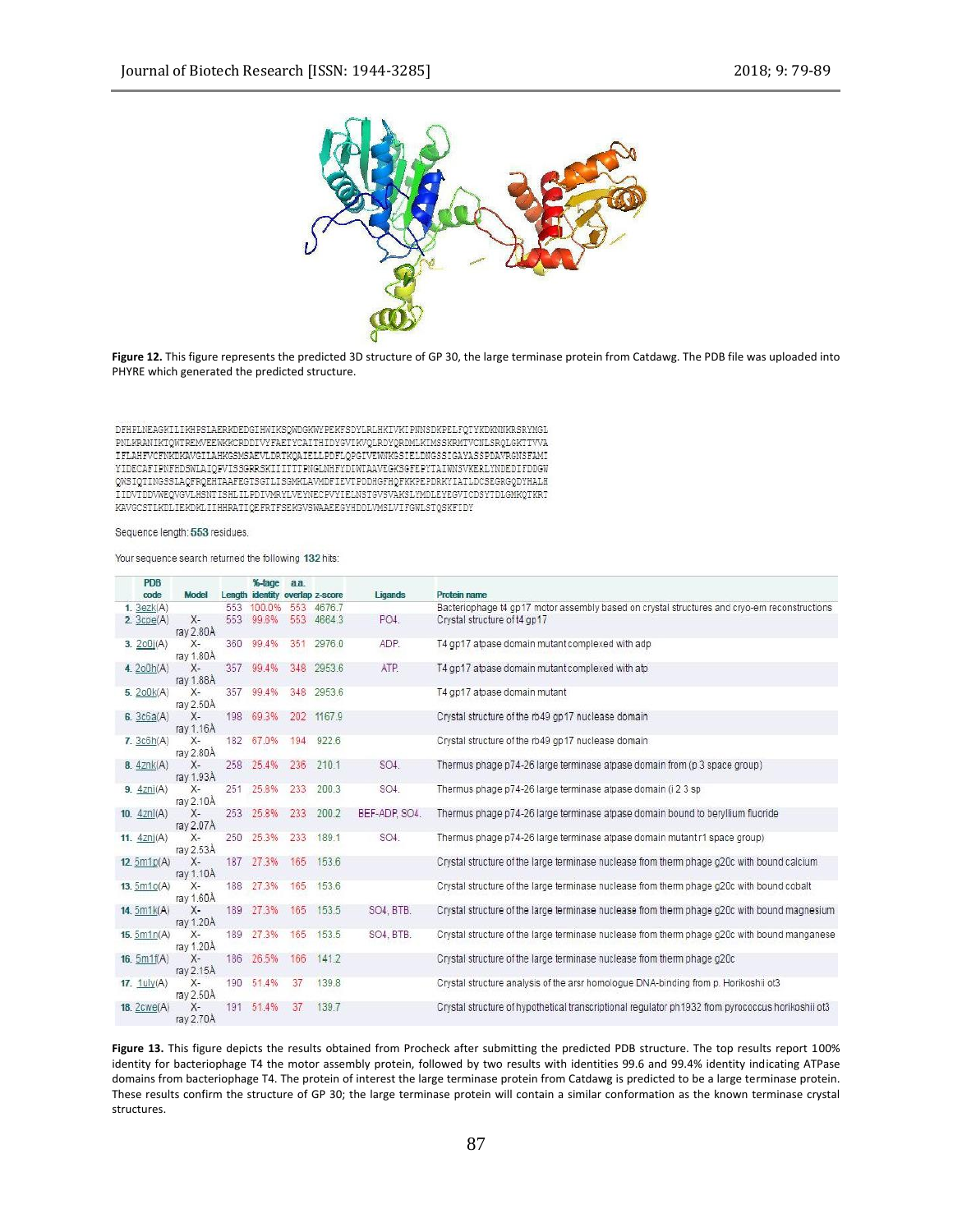# **Results and conclusions**

PHYRE2, a bioinformatics program was used to predict a structure of GP-30, the large terminase protein depicted in Figure 12 [19]. The program searched the known crystal structures that contained similarity to the uploaded FASTA sequence. Numerous results were generated that showed the protein template, alignment coverage, a depiction of the 3D model, the confidence, the % identity, and more information regarding the generated protein template. The top result was a DNA packaging protein, GP-17 from bacteriophage T4. This template accepted 408 residues and modelled 81% of the amino acid sequence with 100% confidence. After the generation of a predicted structure, the PDB 3D model was uploaded to Procheck a validation program [20]. Procheck is a program used to determine how "good" the predicted model is compared to other models. The top result reported 100% identity which was the DNA packaging protein GP 17 from bacteriophage T4 which can be seen in Figure 13. These results confirm that the structure of GP 30, the large terminase protein will contain a similar conformation as the known terminase crystal structures.

**Figure 14.** This figure represents the alignment for the large terminase protein in Catdawg to the ATPase domain of P74-26. The RMSD value generated between the models was 8.125Å. The yellow figure represents the nuclease domain of the large terminase protein from SPP1 and the gray figure represents the large terminase protein generated from PHYRE2, T4 bacteriophage.

Figure 14 shows the results for the comparison between the ATPase domain of bacteriophage P72-26 compared to the large terminase protein from Catdawg with an RMSD value of 8.125 Ångström (Å). The generated RMSD values for each of the protein structures were higher than the favorable RMSD value of 2 (Å) or less indicating that the generated homology model of the large terminase protein from Catdawg may not be as structurally similar as we had hypothesized. Although the RMSD values were high indicating differences in their structures, the bioinformatics programs used in this study, PHYRE2 and Procheck, both indicate similarity to T4 DNA packaging protein which demonstrates that some of the structure is conserved.

#### **Acknowledgements**

The authors would like to acknowledge Dr. Anne Coleman, Dr. Krystle Mclaughlin, and Morgan Sperratore for their support and guidance while researching and writing this paper.

### **Reference**

- 1. Clokie MR, Millard AD, Letarov AV, Heaphy S. 2011. Phages in nature. Bacteriophage. 1(1):31-45.
- 2. Pedulla ML, Ford ME, Houtz JM, Karthikeyan T, Wadsworth C, Lewis JA, et al. 2003. Origins of highly mosaic mycobacteriophage genomes. Cell. 113(2):171-182.
- 3. Raoult D, Forterre P. 2008. Redefining viruses: lessons from Mimivirus. Nature Reviews Microbiology. 6:315–319.
- 4. Hatfull GF. 2014. Molecular genetics of mycobacteriophages. Microbiology spectrum. 2(2):1.
- 5. Shors T. 2013. Understanding viruses. Burlington, MA: Jones & Bartlett Learning.
- 6. Campbell A. 2003. The future of bacteriophages biology. Nature Reviews Genetics. 4:471– 477.
- 7. Cresawn SG, Pope WH, Jacobs-Sera D, Bowman CA, Russell DA, Dedrick RM, et al. 2015. Comparative genomics of cluster O mycobacteriophages. Plos ONE. 10(3):1-27. doi:10.1371/journal.pone.0118725
- 8. Katen S, Zlotnick A. 2009. The thermodynamics of virus capsid assembly. Methods in enzymology. 455:395-417.
- 9. Fokine A, Rossmann MG. 2014. Molecular architecture of tailed double-stranded DNA phages. Bacteriophage. 4(2):e28281.